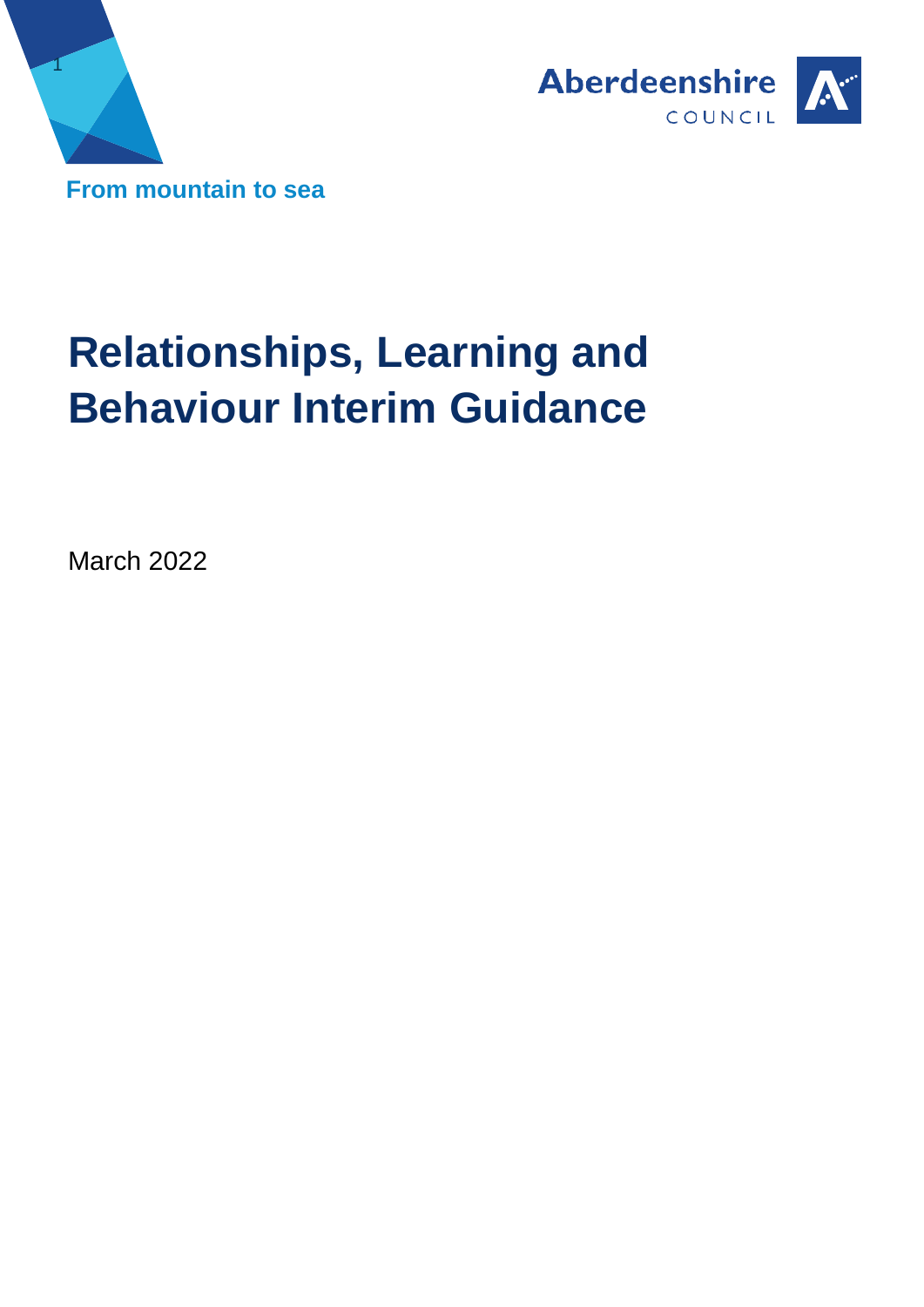## **Interim Statement**

The Relationships, Learning and Behaviour interim policy and guidance has been developed by the Inclusion, Equity and Wellbeing Team in consultation with Aberdeenshire Headteachers' Association (ASHTA), Primary Headteachers' Council (PHTC), Depute Head Teachers Pupil Support Group, Local Negotiating Committee for Teachers (LNCT), Pupil Participation Forum, parents and carers.

**The documents include the use of physical intervention and replaces The Use of Physical Intervention in Educational Establishments Policy 2007. The law requires that restrictive physical intervention should always be a last resort and used only when all other approaches have been attempted which is why the use of physical restraint is included within the Relationships, Learning and Behaviour interim policy and guidance and not as a separate stand-alone policy.** 

The documents have been informed by [The Standards in Scotland's Schools etc.](https://www.legislation.gov.uk/asp/2000/6/contents)  [Act 2000;](https://www.legislation.gov.uk/asp/2000/6/contents) [The Education \(Additional Support for Learning\) \(Scotland\) Act 2004 \(as](https://www.legislation.gov.uk/asp/2004/4/contents)  [amended 2009\)](https://www.legislation.gov.uk/asp/2004/4/contents); [Equality Act 2010](https://www.legislation.gov.uk/ukpga/2010/15/contents) and [The Children and Young People \(Scotland\)](https://www.legislation.gov.uk/asp/2014/8/contents/enacted)  [Act \(2014\)](https://www.legislation.gov.uk/asp/2014/8/contents/enacted) and [Parental Involvement Act 2006.](https://www.legislation.gov.uk/asp/2006/8/contents) It has been shaped by [Curriculum](https://education.gov.scot/education-scotland/scottish-education-system/policy-for-scottish-education/policy-drivers/cfe-building-from-the-statement-appendix-incl-btc1-5/what-is-curriculum-for-excellence/)  [for Excellence \(CfE\),](https://education.gov.scot/education-scotland/scottish-education-system/policy-for-scottish-education/policy-drivers/cfe-building-from-the-statement-appendix-incl-btc1-5/what-is-curriculum-for-excellence/) [Getting It Right For Every Child \(GIRFEC\) \(2008\)](https://www.gov.scot/policies/girfec/) and the [United Nations Convention on the Rights of the Child \(UNCRC\).](https://www.unicef.org.uk/what-we-do/un-convention-child-rights/) They aim to address the recommendations made by Scottish Government in [Included,](https://www.gov.scot/publications/included-engaged-involved-part-2-positive-approach-preventing-managing-school/)  [Engaged, Involved 2 \(2017\),](https://www.gov.scot/publications/included-engaged-involved-part-2-positive-approach-preventing-managing-school/) [Developing a Positive Whole-school Ethos and](https://www.gov.scot/publications/developing-positive-whole-school-ethos-culture-relationships-learning-behaviour/pages/1/)  Culture – [Relationships, Learning and Behaviour \(2018\)](https://www.gov.scot/publications/developing-positive-whole-school-ethos-culture-relationships-learning-behaviour/pages/1/) and [Guidance on the](https://www.gov.scot/publications/guidance-presumption-provide-education-mainstream-setting/)  [Presumption to Provide Education in a Mainstream Setting \(2019\).](https://www.gov.scot/publications/guidance-presumption-provide-education-mainstream-setting/) The recommendations of the Children and Young People's Commissioners report No [Safe Place](https://cypcs.org.uk/ufiles/No-Safe-Place.pdf) and the findings of the Care Review as outlined in [The Promise](https://thepromise.scot/) have also been taken into consideration.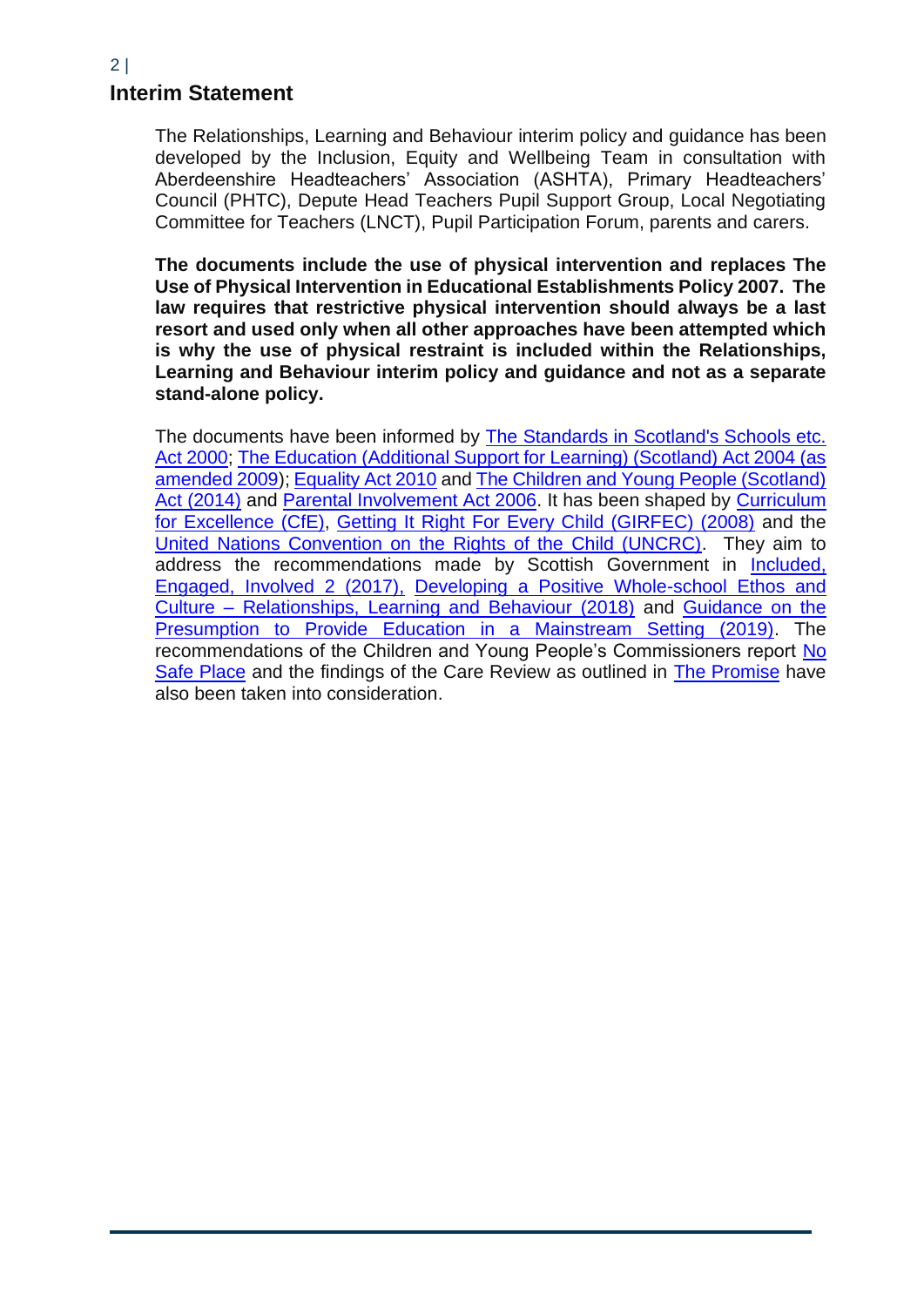### **Contents**

| 1                | <b>Scope</b>                                                                 |                                                                                  |    |  |  |  |
|------------------|------------------------------------------------------------------------------|----------------------------------------------------------------------------------|----|--|--|--|
| $\boldsymbol{2}$ | <b>Purpose</b>                                                               |                                                                                  |    |  |  |  |
| 3                | <b>Definitions</b><br>5                                                      |                                                                                  |    |  |  |  |
| 4                | A Positive Culture for Relationships, Learning and Behaviour Curriculum<br>6 |                                                                                  |    |  |  |  |
|                  | 4.1                                                                          | <b>Inclusive Whole School Approaches</b>                                         | 7  |  |  |  |
|                  | 4.2                                                                          | <b>Early Intervention and Support</b>                                            | 7  |  |  |  |
|                  | 4.3                                                                          | <b>Staged Intervention</b>                                                       | 9  |  |  |  |
|                  | 4.4                                                                          | De-Escalation                                                                    | 10 |  |  |  |
|                  | 5. Physical Intervention to Prevent Harm                                     |                                                                                  |    |  |  |  |
|                  | 5.1                                                                          | Seclusion                                                                        | 13 |  |  |  |
|                  | 5.2                                                                          | Duty of Care                                                                     | 14 |  |  |  |
|                  | 5.3                                                                          | <b>Health and Safety</b>                                                         | 14 |  |  |  |
|                  | 5.4                                                                          | Recording and Reporting Physical Interventions including<br>the use of Seclusion | 15 |  |  |  |
|                  | 5.5                                                                          | <b>Support and Debriefing</b>                                                    | 17 |  |  |  |
|                  | 5.6                                                                          | Staff Continuing Professional Development and Training                           | 18 |  |  |  |
|                  | 18<br><b>6. Quality Assurance</b>                                            |                                                                                  |    |  |  |  |
|                  | Appendix A - Pupil Behaviour Support Plan and Risk Assessment                |                                                                                  |    |  |  |  |
|                  | Appendix B - Crisis and Aggression Limitation Management (CALM) (includes    |                                                                                  |    |  |  |  |

**links to all CALM documents)**

**Appendix C - [Seclusion Record](#page-4-0)**

**Appendix D - Restrictive Physical Intervention Incident Form**

**Appendix E - Staff Debriefing Meeting Template**

**Appendix F - Child / Young Person Debriefing Meeting Template**

### **Appendix G – Post Incident Checklist for Senior Leadership Team**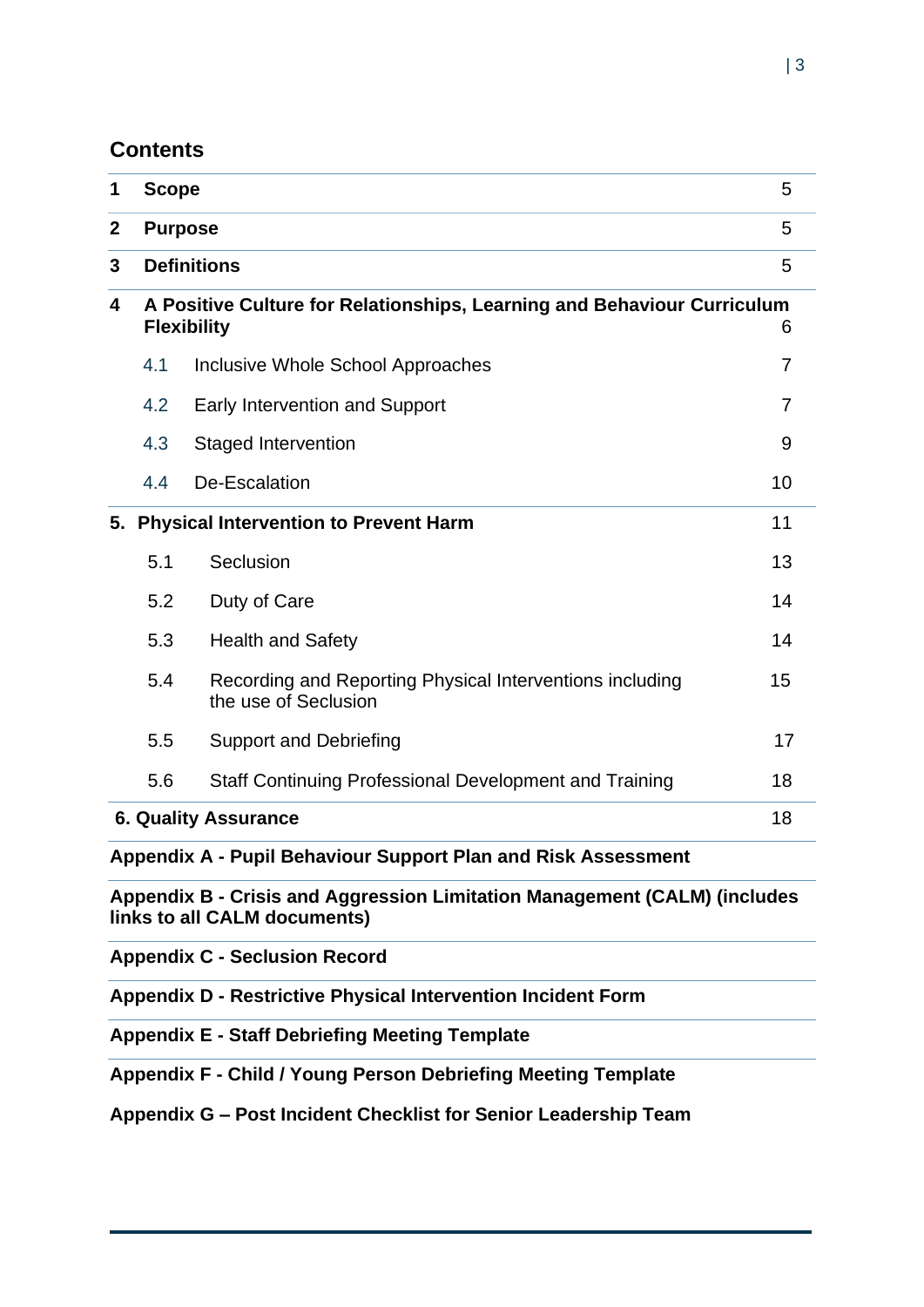| <b>Date</b>       | <b>Version</b> | <b>Status</b>    | <b>Reason for</b><br>update                                                                                                                                                            |
|-------------------|----------------|------------------|----------------------------------------------------------------------------------------------------------------------------------------------------------------------------------------|
| <b>March 2022</b> | 1.0            | Interim Guidance | Document replaces<br>The Use of Physical<br>Intervention in<br>Educational<br><b>Establishments</b><br>Policy 2007                                                                     |
| May 2022          | 1.1            | Interim Guidance | Updated<br>information on<br>Aberdeenshire<br>Council's new<br><b>Corporate Accident</b><br>and Incident<br><b>Recording System</b><br>(CAIRS) which went<br>live on 21 April<br>2022. |

# **Visit aberdeenshire.gov.uk**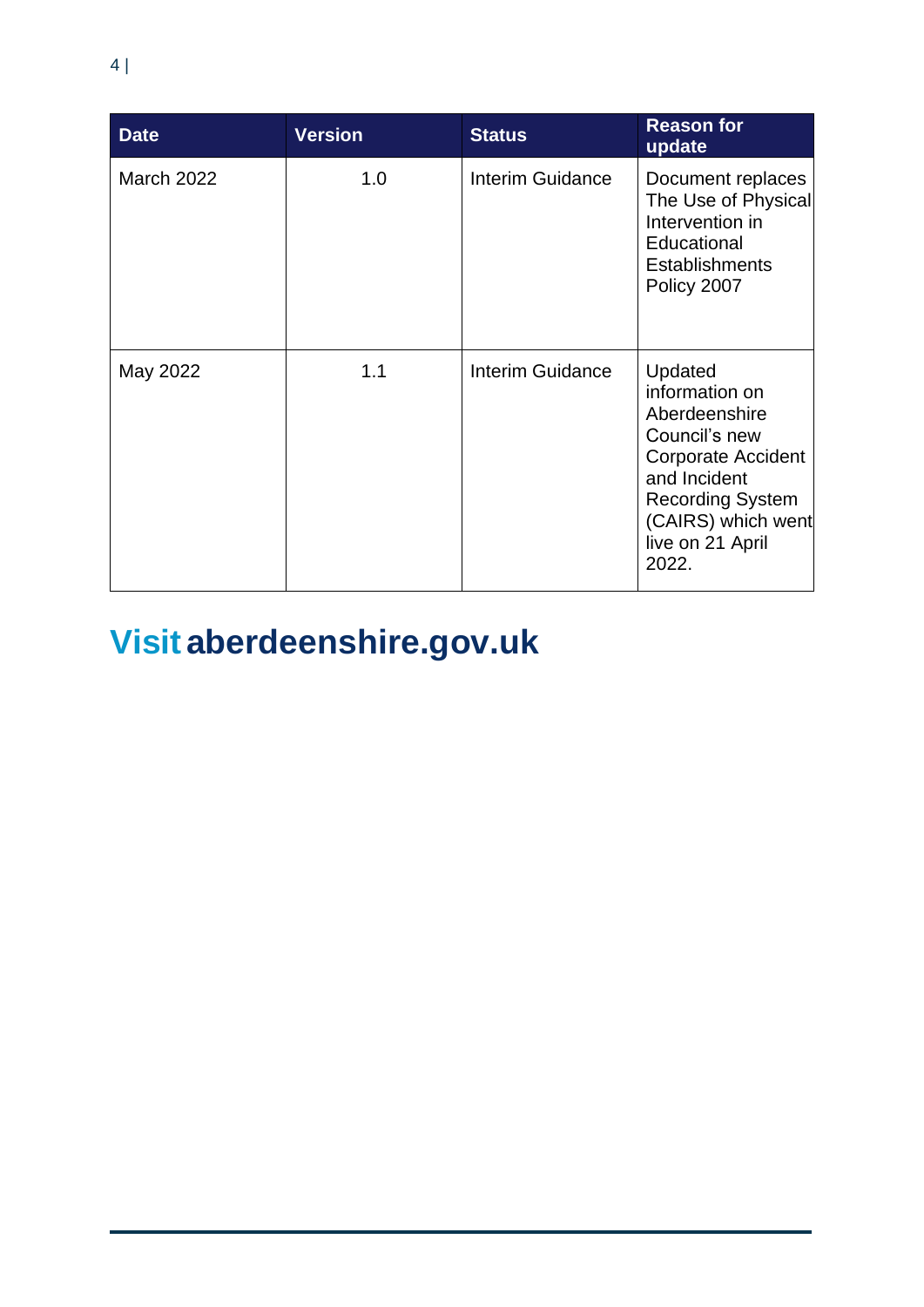#### <span id="page-4-0"></span>1. **Scope**

The scope of the interim policy and guidance extends to all educational establishments.

#### 2. **Purpose**

The purpose of the policy and guidance is to support and promote a culture and ethos within all learning communities whereby everyone – children, young people, parents / carers and staff - feels included, respected, safe and secure and where their achievements and contributions are valued and celebrated.

[The United Nations Convention on the Rights of the Child \(Incorporation\) \(Scotland\)](https://www.parliament.scot/bills-and-laws/bills/united-nations-convention-on-the-rights-of-the-child-incorporation-scotland-bill)  [Bill](https://www.parliament.scot/bills-and-laws/bills/united-nations-convention-on-the-rights-of-the-child-incorporation-scotland-bill) was introduced to the Scottish Parliament in September 2020. On 16 March 2021, Members of the Scottish Parliament voted unanimously for the Bill to become law, meaning public authorities will have to comply with children's rights. However in October 2021, the Supreme Court ruled that some of the things it sets out to do are not within the powers of the Scottish Parliament. Because of this, the Bill cannot become law in its current form. As a result of the Court's decision, the UNCRC Bill has been sent back to the Scottish Parliament for the issues to be "reconsidered". If Royal Assent is received, the Bill will commence six months after this. The policy aims to ensure that children and young people's rights are respected, protected and fulfilled in accordance with the [United Nations Convention](https://www.unicef.org/child-rights-convention/what-is-the-convention)  [on the Rights of the Child](https://www.unicef.org/child-rights-convention/what-is-the-convention) (UNCRC).

#### **3. Definitions**

#### **Mechanical Restraint**

In the context of this policy, mechanical restraint is the use of a prescribed device such as a helmet, lap strap in a wheelchair for other than immediate transport safety or cuffs for the purpose of reducing or controlling a pupil's severely self-injurious behaviour. Mechanical restraint should only be considered in situations where a risk assessment by an external clinical team has indicated this may be warranted on the basis of risk assessment and a written protocol incorporating recommendations for training staff, monitoring appropriate implementation etc. has been put in place. The use of a prescribed device with a restrictive element does not have to be recorded or reported if its use is in line with an agreed plan. Any use outwith the agreed plan must be recorded and reported in line with other restraints.

#### **Physical Contact**

An active process which involves no greater activity than the action of touch to guide, sooth, comfort, encourage or protect a child

#### **Physical Intervention**

A range of approaches, which include restraint and also strategies where restrictive holding is not used, such as physically guiding an individual away from a harmful situation or influencing, modifying or preventing the actions of a child or young person. Physical intervention that does not involve restraint does not need to be recorded or reported. Physical intervention that involves restraint must always be recorded and reported.

#### **Physical restraint**

Any direct physical contact where the person intervening intends to prevent, restrict, or subdue the movement of the body, or part of the body of another person. Physical restraint is also sometimes called restrictive physical intervention. All physical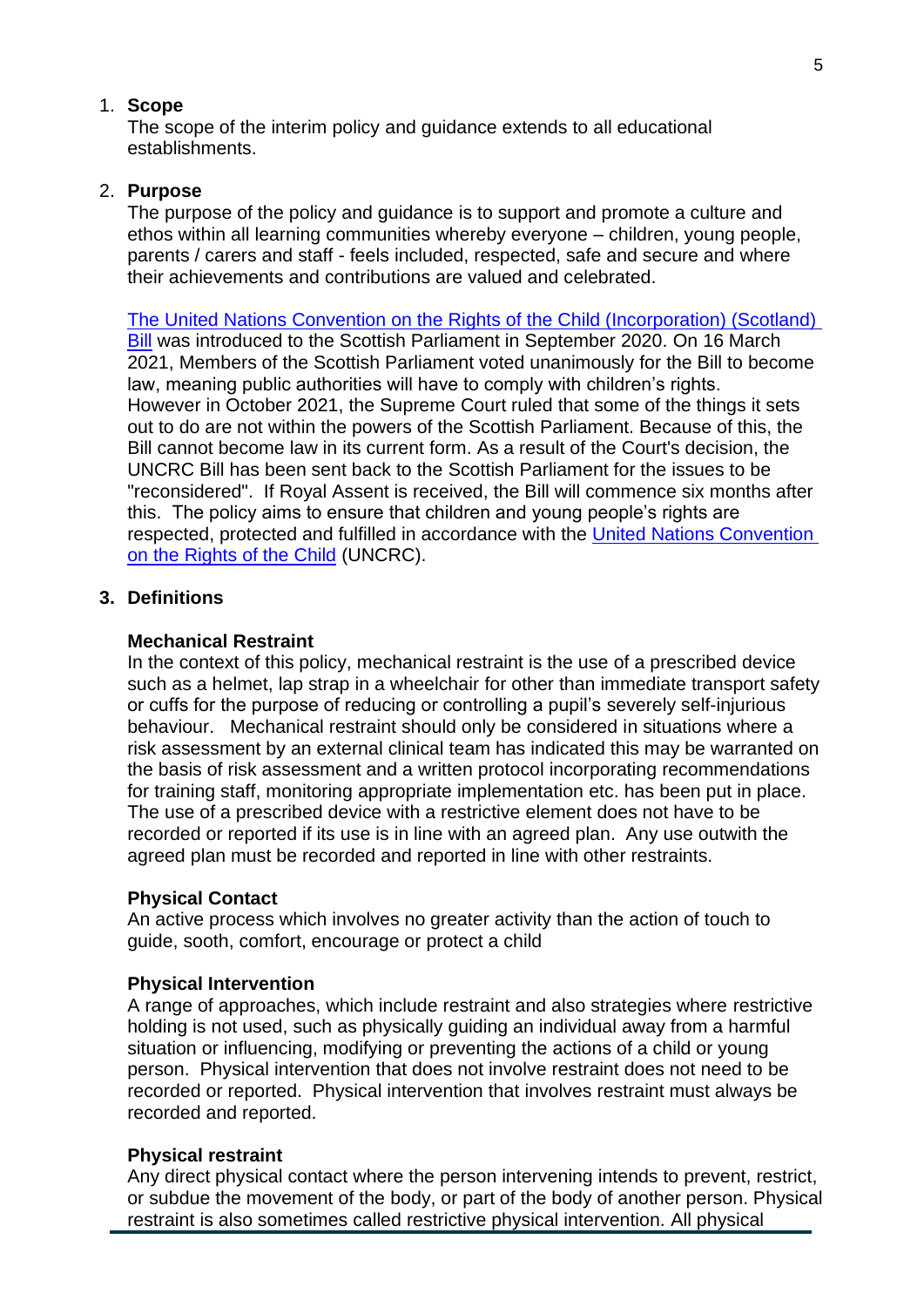restraint must be recorded and reported.

Physical restraint does not include **protective physical interventions** which involve physical contact that serves to block, deflect or redirect a pupil's actions or disengage from a pupil's grip, but from which a pupil can move freely away. Protective physical interventions should not be confused with physical restraint.

#### **Protective Physical Interventions**

Interventions by staff which involve physical contact that serves to block, deflect or redirect a pupil's actions or disengage from a pupil's grip, but from which a pupil can move freely away.

#### **Restrictive Physical intervention**

Interventions by staff which restrict an individual's movement, liberty and/or freedom to act independently in order to

- take control of an immediately dangerous situation where there is a significant possibility of harm to the individual or others if no action is undertaken
- end or significantly reduce the danger to the individual or others

Restrictive physical interventions include physical restraint and seclusion. These should contain or limit the individual's freedom for no longer than is necessary and are only justifiable when a child or young person is at risk of inflicting serious physical harm on themselves or another individual. All restrictive physical interventions must be recorded and reported.

#### **Reasonable Force**

A use of force judged to be the last resort i.e., that there was no other practicable alternative to prevent the harm anticipated if action was not taken. A use of force judged to be proportionate i.e., the force used including its nature, level and duration used were the minimum necessary to prevent the harm anticipated. The actions taken by staff in the circumstances would be likely to be considered reasonable by the General Teaching Council for Scotland.

#### **Seclusion**

The act of isolating a child / young person from their peers to an area from which they are prevented from leaving, to prevent harm. This is distinguishable from agreed use of 'safe space' or 'cool down' strategies. It is carried out without the child / young person's or parent's prior consent (compliance is not considered to be consent) and it is carried out at the direction of staff. It is a form of physical intervention and should only be used as a last resort. Seclusion must always be recorded and reported.

#### **4. A Positive Culture for Relationships, Learning and Behaviour**

A school's culture, ethos and values are fundamental to promoting positive relationships and behaviour and in creating an environment for effective learning and teaching. There should be a shared understanding of wellbeing, underpinned by children's rights as defined in the UNCRC, across all those who belong to the learning community.

[The General Teaching Council for Scotland Professional Standards](https://www.gtcs.org.uk/professional-standards/Standards-2021.aspx) were refreshed and revised in 2021 and include a section called 'Being a teacher in Scotland' which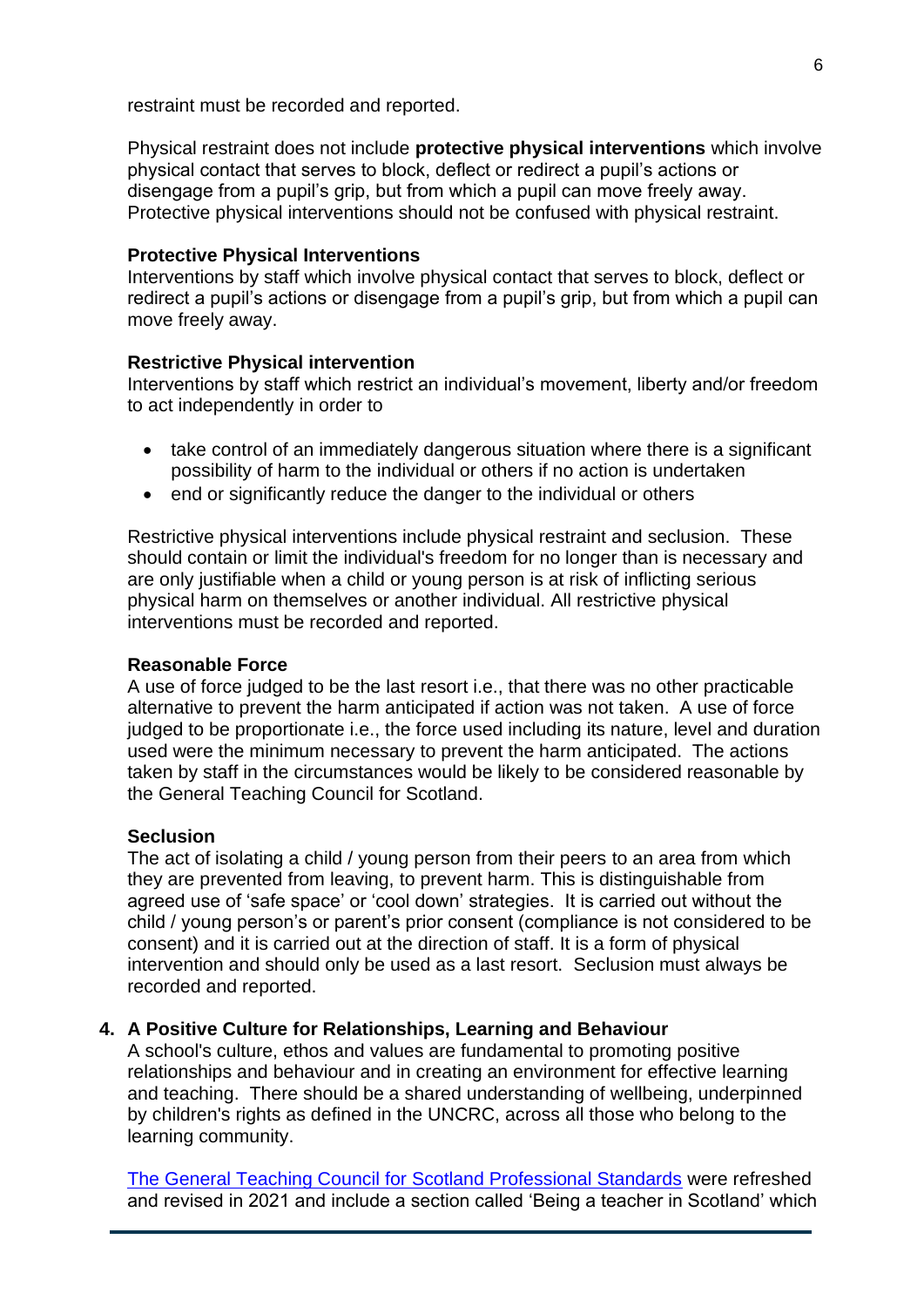highlights the professional values of social justice, trust and respect and integrity as being at the heart of what it means to be a teacher in Scotland. Respecting the rights of all learners as outlined in the UNCRC and their entitlement to be included in decisions regarding their learning experiences and have all aspects of their wellbeing developed and supported is a key feature of social justice.

Within Curriculum for Excellence and General Teaching Council for Scotland standards, all staff are expected to be proactive in promoting positive relationships and behaviour in the classroom, playground and the wider school community. There are specific experiences and outcomes in Health and Wellbeing which are the responsibility of all practitioners who have a role in:

- establishing open, positive, supportive relationships across the community, where children and young people will feel that they are listened to, and where they feel secure in their ability to discuss sensitive aspects of their lives
- promoting a climate in which children and young people feel safe and secure
- modelling behaviour which promotes health and wellbeing and encouraging it in others
- using learning and teaching methodologies which promote effective learning
- being sensitive and responsive to the wellbeing of each child and young person

#### **4.1 Inclusive Whole School Approaches**

Effective whole school approaches can only be developed by the active involvement of all children/ young people, parents / carers, staff and the wider community. These approaches support all Aberdeenshire learners and help to create a positive whole school culture and ethos. Nurturing and trauma-informed approaches can have a positive impact on attainment and social and emotional competences and confidence. At the heart of nurture and being trauma-informed is a focus on wellbeing and relationships and a drive to support the growth and development of children and young people.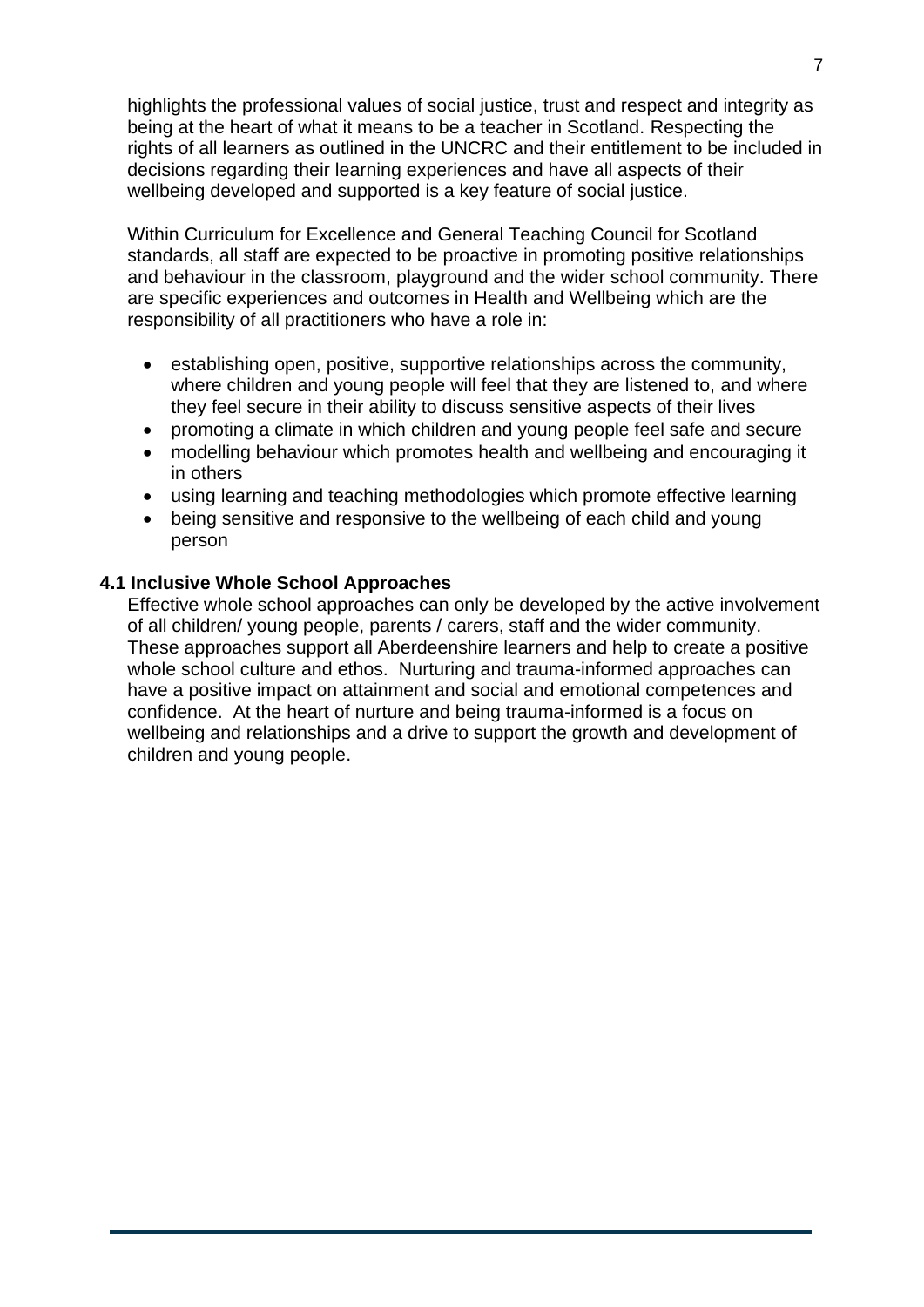# Inclusion in Aberdeenshire Schools



#### **4.2 Early Intervention and Support**

Early intervention and prevention are key elements in ensuring we get it right for all children and young people. All adults are role models for the behaviour they expect to see. A key element of this is the way in which we demonstrate respectful relationships and value everyone within the learning community. When there are difficulties all staff should model a willingness to positively engage with restorative approaches and seek to repair relationships.

An inclusive learning environment is the starting point for positive relationships and behaviour. When we work together to effectively identify and support underlying needs and provide learning experiences that are individualised and appropriately differentiated, positive behaviour is promoted.

A small number of clear, positively worded and developmentally appropriate values should be in place in every learning setting. When developing values, the school should draw appropriately on contributions from children, young people, parents and carers, staff and a range of partners. Values should be agreed by the learning community and should be evident in the daily behaviours and attributes of staff and young people. They should be regularly spoken about, revisited and refreshed as required and should be the basis for supporting learners to understand expectations and resolve issues.

The vision and values will be aspirational in their ambitions for positive learning experiences and outcomes for children and young people and should be consistent with UNCRC Articles.

Staff should actively plan and establish clear expectations for their regular routines e.g., entry and exit to learning spaces, seeking help, the use of resources, requesting water or toilet breaks. Staff should actively teach expectations in relation to routines. There is evidence to show that predictability can reduce anxiety and many children and young people, particularly those with have additional support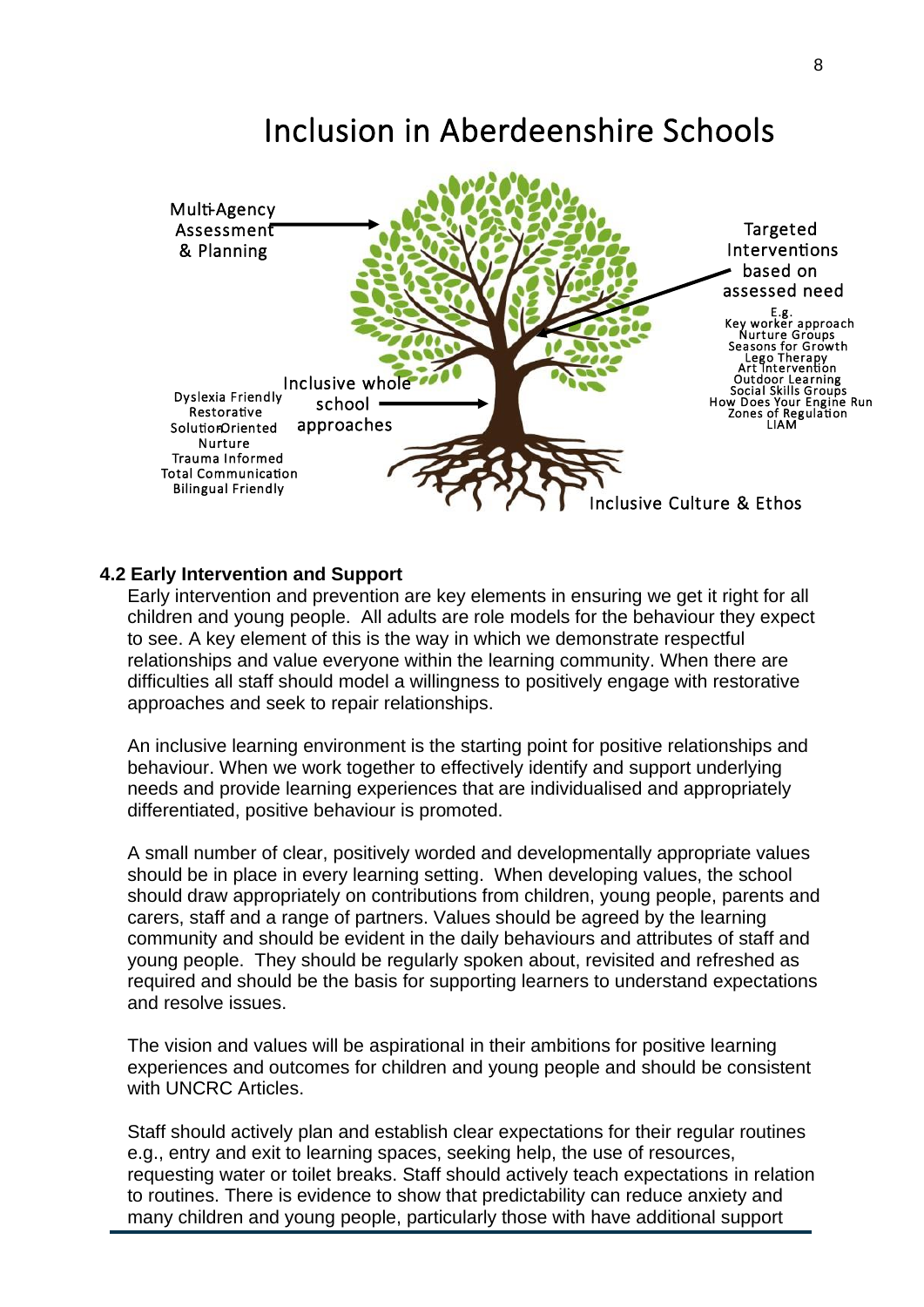needs, benefit from having clear routines.

There is a strong link between communication difficulties and behavioural difficulties. Group instructions should be short, simple, clear and positively worded. Children with communication difficulties will often need instructions repeated to them individually, demonstration, non-verbal or signing support and or visual supports to aid their understanding and co-operation. When communication is used well it can reduce the likelihood of confrontation, support participation and be a key element in fostering positive relationships.

Unmet sensory needs can also impact on behaviour and all staff should complete the 'Understanding Sensory Needs' course on Aberdeenshire Learning & Development Online (ALDO) in order to support them in identifying a child or young person's sensory needs at an early stage.

Descriptive encouragement or praise should be a key tool to encourage positive behaviour in all learning environments. Specific descriptive detail will support the child or young person to understand what they are doing well and therefore the development of their behavioural awareness

Many children and adults find change difficult. This can be particularly true for children with additional support needs. Preparing individual children and whole classes for changes, big or small, can be crucial in supporting children to feel safe and lower anxiety levels. Feeling unsafe or anxious can be key drivers for distress that can lead to behavioural issues. Many children will benefit from the regular use of visuals in supporting preparation for change.

Differentiated learning involves adapting learning, teaching and assessment to meet individual children's needs. By differentiating learning, teachers develop multiple starting points and pathways which are tailored to children's individual learning needs. This can be achieved through modifying the following aspects of learning:

- Content e.g., use of learning materials at different levels.
- Process e.g., varying the length of time children have to complete a task.
- Product e.g., giving children choice in how to express ideas or required learning
- Learning environment e.g., having areas in the classroom for some children to work quietly without distraction.

Early, least intrusive and collaborative approaches should be adopted to meeting needs and managing safe and productive environments for learning.

#### **4.3 Staged Intervention**

Every child and young person is unique and while they will all share core needs, they may at different times have different needs reflecting their individual circumstances. Whilst individuals never fit neatly into frameworks three broad levels of need can be identified.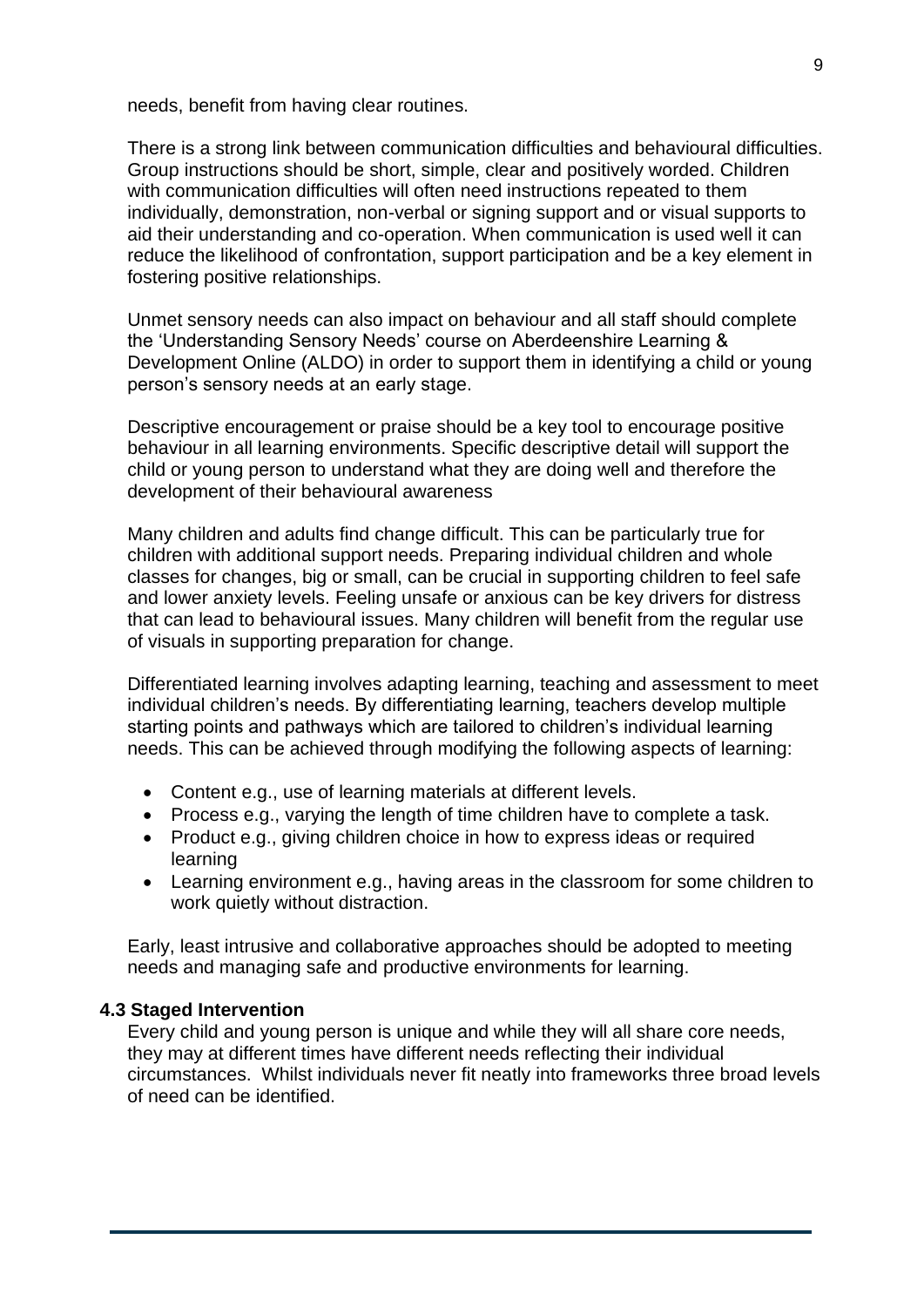

An Aberdeenshire Framework of Interventions is currently being developed which will include a range of approaches from universal through to more targeted support. It will take a holistic approach to the support of children and young people and will include a spectrum of behavioural support tools and training to help ensure that needs at every level are met.

Working with parents, children / young people and partner services through the GIRFEC Child Planning process can help identify and find solutions to difficulties before situations escalate. Comprehensive assessment informed by information gathered using the [national practice model](https://www.girfec-aberdeenshire.org/about-girfec/how-we-work/) and robust planning are particularly important. This may include pupil behaviour support plans and risk assessments (Appendix A)

Effective collaborative working should facilitate appropriate and proportionate sharing of information about a child's situation and new factors in their lives which have the potential to trigger behaviour change or escalation. The **GIRFEC** Child Planning process should result in a clear shared understanding of appropriate strategies and supports and provide a mechanism for reviewing and evaluating them over time.

When a behaviour does not respond to regular positive strategies in the learning environment, it is important to gain a better understanding of the underlying drivers for the behaviour. The Educational Psychology Services can offer support and advice in the use of approaches to behavioural analysis. Aberdeenshire Educational Psychology Service's website is a useful source of information for staff and parents / carers.

#### **4.4 De-escalation**

When dealing with a situation that may escalate, our first response should be to selfmanage. This should focus on how to establish calm control, manage our own emotions and protect relationships in what can be a very stressful or distressing situation.

Using descriptive praise and encouragement for children who are successfully demonstrating target behaviours near others who are struggling is a useful way to reinforce and clarify the behaviour you would like to see. This is called positive cueing.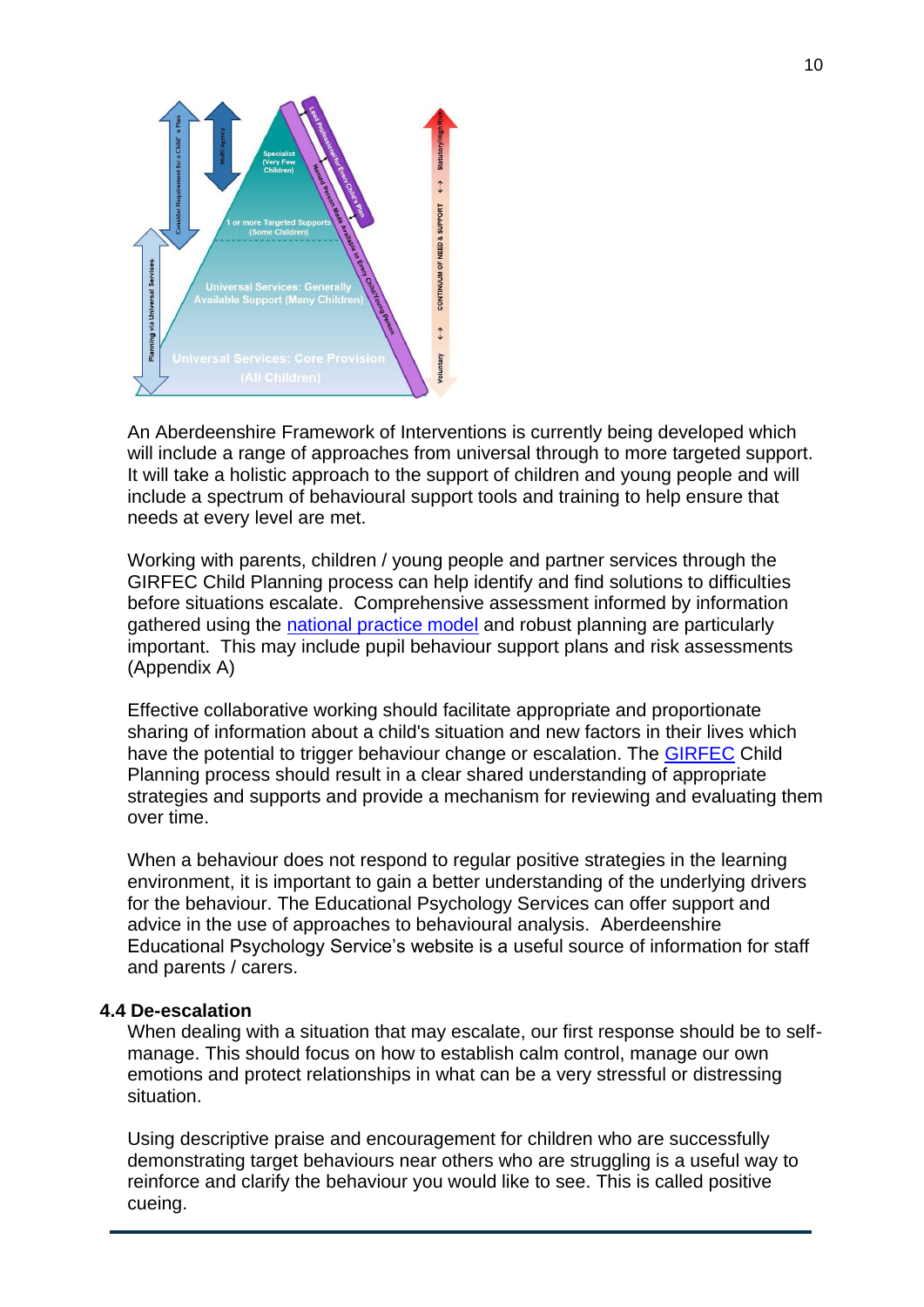Learners may follow an instruction in relation to a primary behaviour (for example the primary behaviour is walking around the classroom and they are asked to sit down). However, in doing so they may exhibit secondary behaviours (being noisy, making faces, tutting). The secondary behaviours, unless serious, should be ignored. If appropriate these should be addressed later and on an individual basis. Being overly responsive to secondary behaviours can result in a situation escalating.

The use by staff of their own physical body presence as a passive activity to reassure or remind a learner of expectations non-verbally can be effective in helping de-escalate anxiety and disruptive behaviour. Using physical presence may be a cue to remind or prompt expectations and lead to a preferred behaviour change or outcome.

For some an activity or the use of humour to distract or remove them from a conflict or frustration may give them an opportunity to self-regulate their emotions and responses or give them an opportunity for mutual regulation with adult support. Similarly offering children a restricted choice can offer a legitimate alternative to an activity that could potentially result in difficulties.

[Article 19](https://cypcs.org.uk/rights/uncrc/articles/article-19/#:~:text=Article%2019%20of%20the%20UNCRC%20says%20that%20if,young%20people%20should%20be%20investigated%20by%20the%20authorities.) of the UNCRC makes it clear that children and young people have the basic human right to dignity. Staff should ensure the preservation of individual dignity and use positive relational approaches to resolve difficulties. Redirection or a quiet word will be more successful and appropriate than a conversation carried out in full view of a class or group. In situations where this is not possible and a difficulty escalates in front of others it may become necessary to remove the group from the learning environment whilst the situation is dealt with. In these circumstances it is particularly important that all staff are aware of individual support plans and know their establishment procedures for seeking support from colleagues.

Staff should always use their professional judgement and knowledge of individual children to seek the least intrusive and most effective measures to de-escalate a situation; for example, planned ignoring or distancing may be more appropriate than physical presence for some children and distraction through humour may work well for one child but be likely to upset another.

Emotion Coaching is an approach which supports children and young people to understand the different emotions they experience, why they occur and how to handle them. It is based on the principle that all behaviour is communication and emphasises the importance of nurturing and emotionally supportive relationships. The approach recognises that all emotions are natural, normal and valid. It uses empathy in moments of heightened emotion to teach children and young people how to develop effective responses to the various emotions they experience. The Educational Psychology Service offers training on Emotion Coaching.

CALM Theory training in how to use de-escalation techniques to promote emotional and behavioural regulation is also available to staff in Aberdeenshire.

#### **5. Physical Intervention to Prevent Harm**

The rights of all children and young people must be a key consideration where physical intervention is being considered. This reflects the recognition and realisation of children and young people's rights across Scottish public policy, public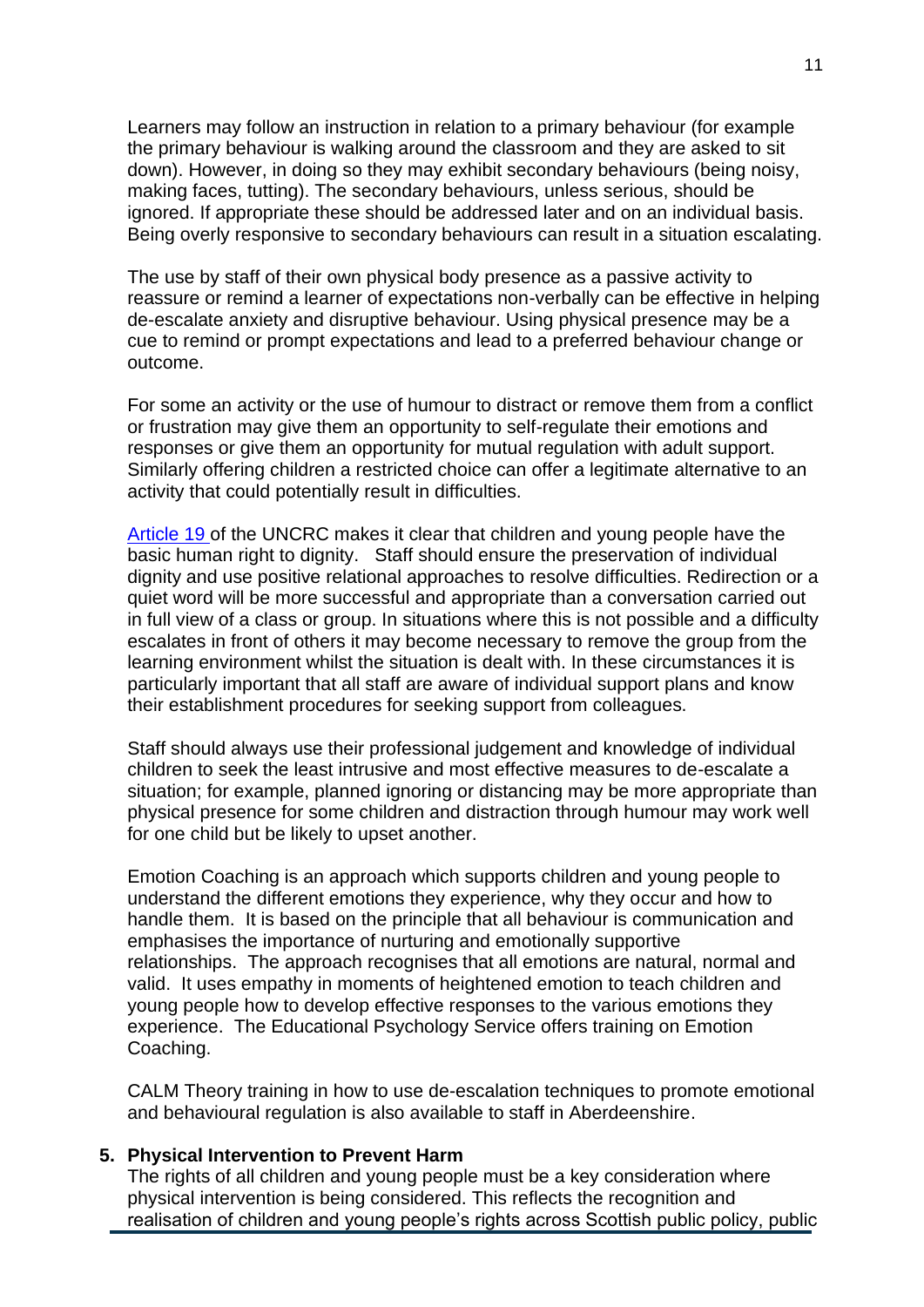services and society as a whole. It is important to consider the United Nations Convention on the Rights of the Child (UNCRC) in this context. [Article 37](https://cypcs.org.uk/rights/uncrc/articles/article-37/#:~:text=Article%2037%20of%20the%20UNCRC%20says%20that%20children,telephone%2C%20or%20in%20person%20at%20a%20police%20station.) states that 'No one is allowed to punish children in a cruel or harmful way.' [Article 3](https://cypcs.org.uk/rights/uncrc/articles/article-3/#:~:text=Article%203%20of%20the%20UNCRC%20is%20about%20children,people%20understand%20how%20the%20UNCRC%20works%20in%20practice.) states that 'the best interests of children must be the primary concern in making decisions that may affect them. All adults should do what is best for children. When adults make decisions, they should think about how their decisions will affect children'.

All staff have a duty of care to prevent children / young people, themselves and others from serious harm. All staff are expected to take reasonable action to prevent serious harm. It is therefore essential that all staff understand both the legal justification for physical intervention and their duty of care.

Physical interventions include physical restraint and also strategies where restrictive holding is not used, such as physically guiding an individual away from a harmful situation.

The only training in physical restraint allowed by Aberdeenshire Council Education & Children's Services is Crisis and Aggression Limitation Management (CALM) training. Staff who use CALM techniques must have received the required training and it is the responsibility of the Head Teacher to ensure that staff follow the correct procedures related to this approach. Further Information on training and the use of CALM is outlined in Appendix B Crisis and Aggression Limitation Management (CALM).

Restrictive physical intervention is a term used to describe a range of approaches which are used with the intention of preventing a child or young person causing harm to themselves or others, by physically intervening to restrict their movement. This includes:

- The use of 'reasonable force' to prevent injury to self or others
- The use of seclusion
- Crisis and Aggression Limitation and Management (CALM) restraint techniques

Having established the positive relationships and learning environments described earlier in this document means that any necessary physical intervention is within the context of safety and trust.

Restrictive physical intervention is never a legitimate first course of action to manage behaviour and can only be justified if all other intervention strategies and non-physical methods have proved ineffective, and there is an immediate danger of serious harm. **In no other circumstances can restrictive physical interventions against a child or young person be justified.** 

The law requires that restrictive physical intervention should always be a last resort and used only when every other approach to de-escalate a situation has been attempted. Any use of restrictive physical intervention must at all times be reasonable. Reasonableness is determined by a range of factors but any staff member considering whether to use or not use restrictive physical intervention should take into account the need to be able to demonstrate that their use of force

- was the last resort
- was the minimum proportionate response to the risk anticipated to be posed by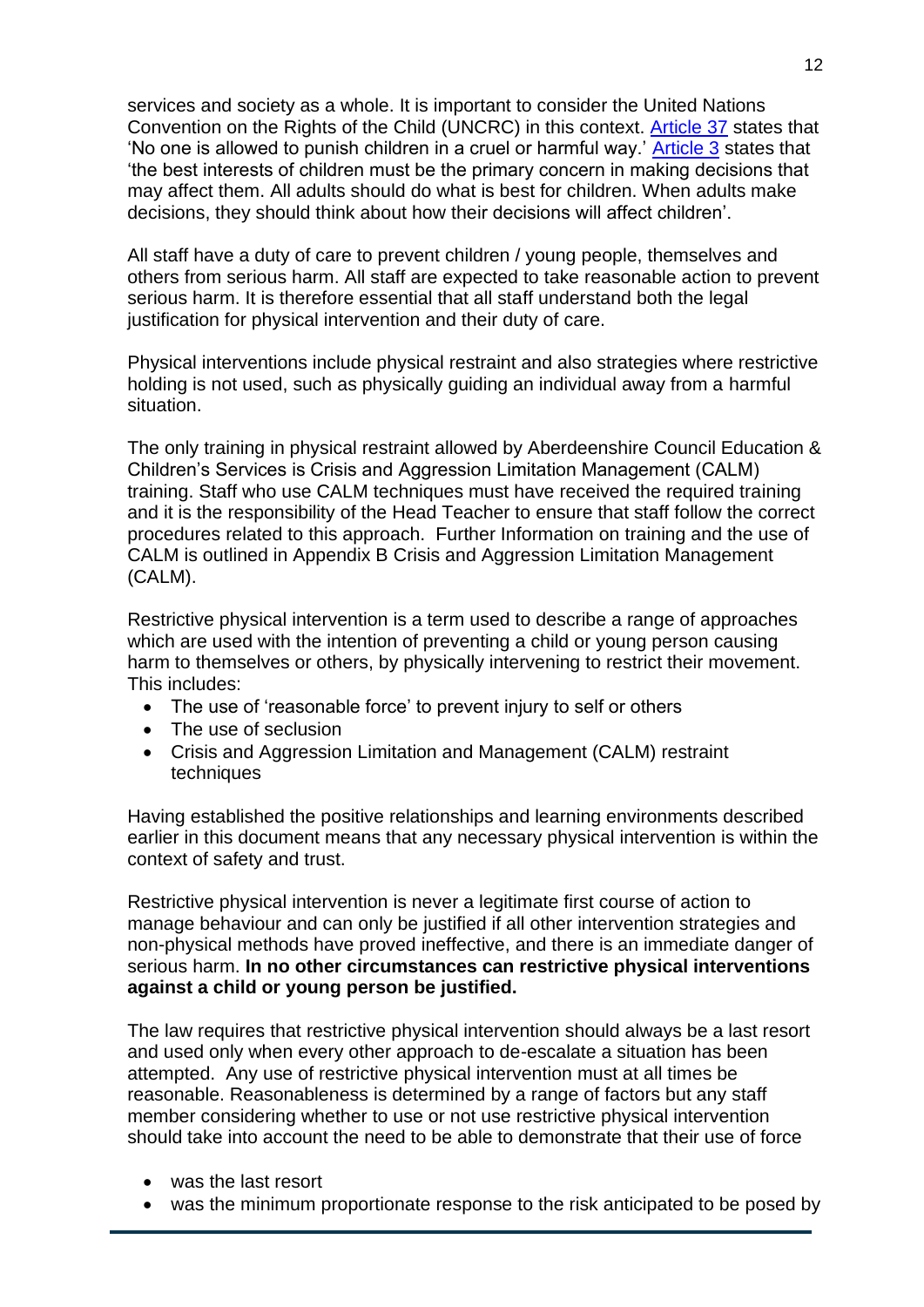the behaviour of the child / young person

In situations where it is apparent that a child / young person is not responding to the behaviour support strategies being used by an individual member of staff and a violent incident seems imminent, then, wherever possible, another member of staff should be summoned. This will not be seen as a failure; the presence of a second adult could prove helpful in ensuring safety and objectivity as well as providing a witness to what takes place.

A child or young person must never be asked to physically intervene or to restrain another child or young person.

When restrictive physical intervention is an appropriate and justifiable course of action staff should ensure that they

- use the minimal amount of restrictive physical intervention required to prevent serious harm and ensure safety
- use restrictive physical intervention for the shortest period of time possible

Where a restrictive physical intervention has been used as an emergency response to an unforeseen crisis in behaviour this should be followed by

- update / creation of risk assessment and behaviour support plan
- analysis of factors that led to the unanticipated behaviours, including environmental and social context
- consideration of whether there were unidentified aspects of a previous risk assessment and behaviour support plan which did not have a full and adequate person-centred risk assessment
- consideration and improvement of systems, policies and understanding.

If restrictive physical intervention is being used frequently, an assessment of the child or young person's additional support needs and a review of the Child's Plan and support should be undertaken. Consultation with the Educational Psychology Service should also be considered.

Following the use of restrictive physical intervention, parents should be contacted by the Head Teacher at the earliest opportunity and on the same day in all cases. The child / young person and parents must be made aware of the reason why restrictive physical intervention was necessary. The views of the pupil and parents/ carers should be recorded at the time of discussion.

**Restrictive physical intervention is justifiable only when a child or young person is at risk of inflicting serious physical harm on themselves or another individual.** 

**Damage to property should only be a justification for the use of restraint when it presents an immediate risk of harm to the child or another individual.**

**Restraint is an interference with the child's right to respect for their private life under [Article 17](https://cypcs.org.uk/rights/uncrc/articles/article-17/#:~:text=Article%2017%20of%20the%20UNCRC%20says%20children%20and,from%20many%20places%E2%80%94%20from%20their%20country%20and%20beyond.) of the Convention on the Rights of Persons with Disabilities, [Article 16](https://cypcs.org.uk/rights/uncrc/articles/article-16/#:~:text=Article%2016%20of%20the%20UNCRC%20makes%20it%20clear,to%20keep%20their%20phone%20calls%20and%20emails%20private.) of the United Nations Convention on the Rights of the Child and [Article 8 of the European Convention on Human Rights.](https://www.legislation.gov.uk/ukpga/1998/42/schedule/1/part/I/chapter/7) In order to avoid a**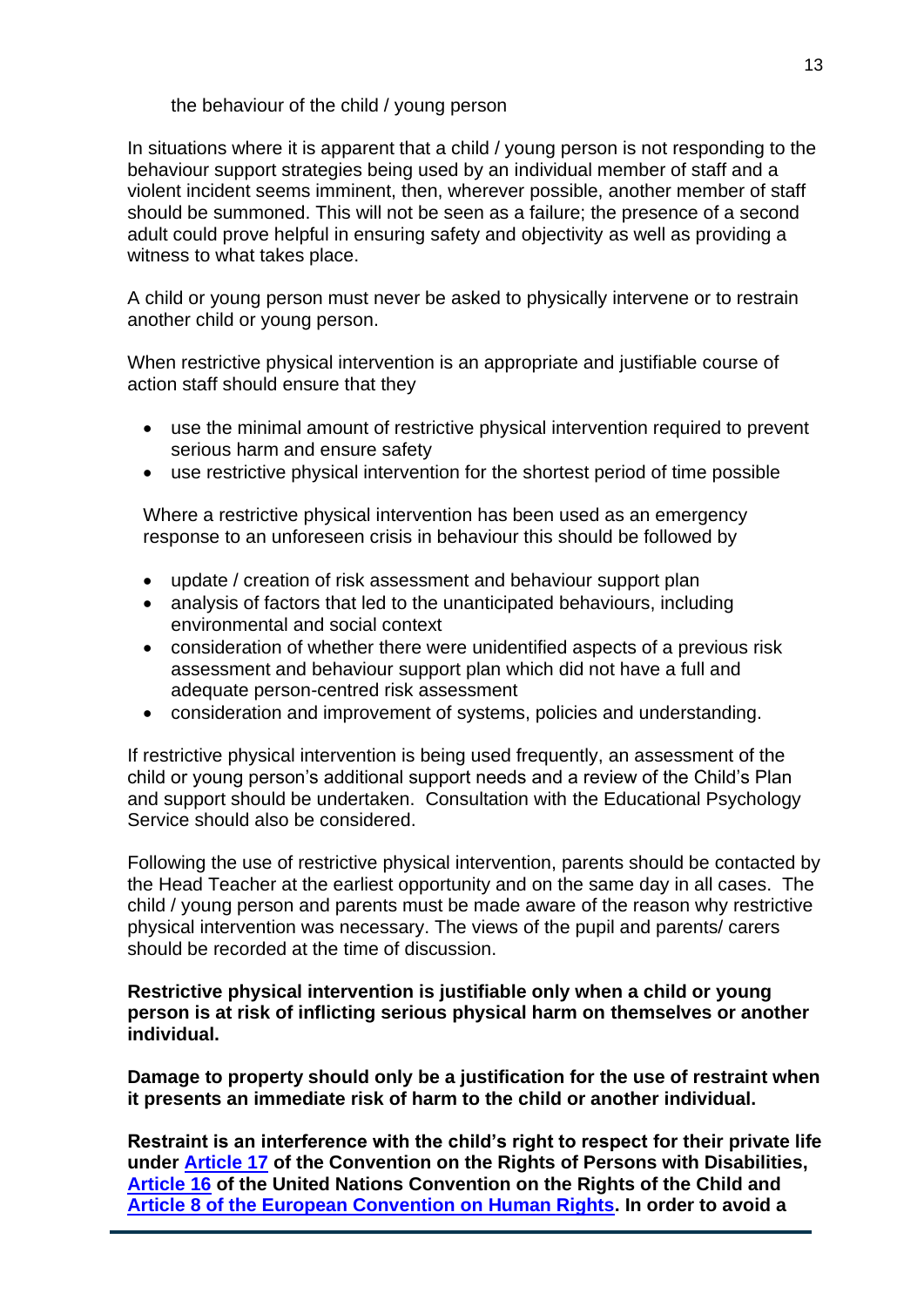#### **breach of the child's rights, the interference must be lawful, necessary and proportionate.**

#### **5.1 Seclusion**

The seclusion of a child or young person may constitute a deprivation of liberty and deprivation of liberty can only be authorised by a court or tribunal to be lawful. Compliance or perceived comfort of the pupil is not consent. The risk of breaching this right is particularly acute where the child lacks capacity.

**Seclusion should only be used as an emergency to prevent the pupil from causing serious harm to themselves or others where there are reasonable grounds for believing the behaviour cannot be managed in any other way. It is a form of restrictive physical intervention and should also only be used as a last resort to ensure the safety of a child or young person, or others.** 

Where seclusion is used the following safeguards should be in place:

- it should be in a place that is safe
- it should be managed under supervision of a minimum of 2 members of staff, one of whom should be a member of the school's senior leadership team
- a Seclusion Record (Appendix C) should be kept
- it should take into account the additional support needs of the child or young person
- it should be time limited and reviewed every 5 minutes with a member of the senior leadership team signing the Seclusion Record after 15-minute intervals *and*
- any use of seclusion beyond 30 minutes should be authorised in writing by a member of the senior leadership team who should visit and undertake a dynamic risk assessment

If these safeguards cannot be met, seclusion should not be used.

Following the use of seclusion, parents / carers should be contacted by the Head Teacher at the earliest opportunity and on the same day in all cases. The child / young person and parents must be made aware of the reason why seclusion was necessary. The views of the pupil and parents/ carers should be recorded at the time of discussion.

A Restrictive Physical Intervention Incident form (Appendix D) must be completed – see 5.4 Recording and Reporting Physical Interventions Including the Use of Seclusion.

If seclusion is being used frequently an urgent assessment of the pupil's support and a review of their plan should be undertaken. Consultation with Educational Psychology Service should be considered.

#### **5.2 Duty of Care**

All schools have a duty of care in respect of the health, safety, wellbeing and welfare of the children and young people in their care. Leadership teams have a duty of care to protect the health, safety and welfare of staff and other people who might be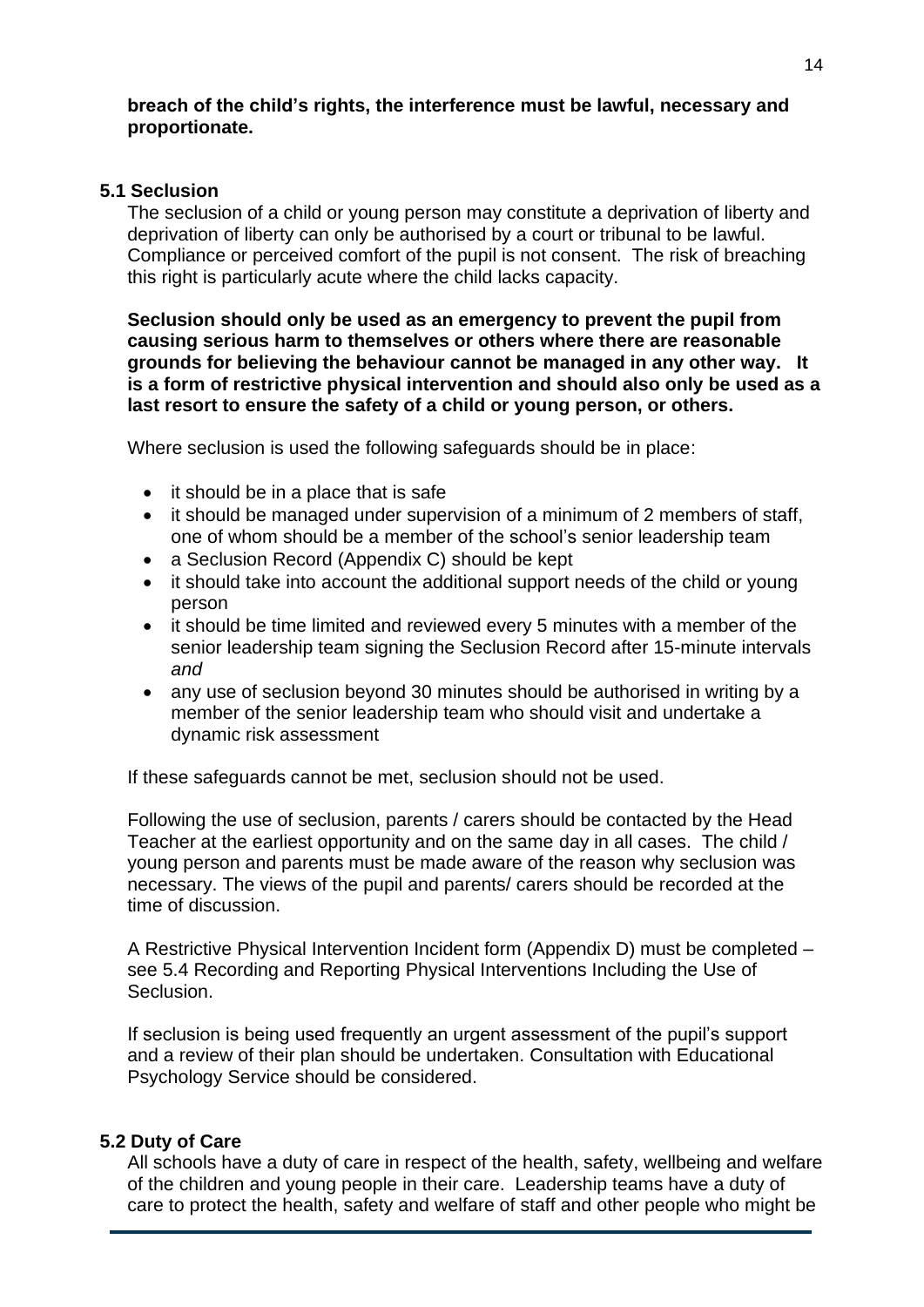affected and employers must do whatever is reasonably practicable to achieve this.

Duty of care means that staff have a responsibility to intervene using the least intrusive practicable means as a reasonable and proportionate response to a child or young person's actions or threats. This is in circumstances to prevent an unacceptable risk of serious harm to the individual or others.

#### **5.3 Health and Safety**

Aberdeenshire Council has legal obligations to ensure, so far as is reasonably practical, the health and safety of its staff and service users. These obligations include:

- ensuring safe working practices
- carrying out risk assessments and taking appropriate action to eliminate or control risks
- providing appropriate information, instruction, training and supervision for staff
- monitoring and reviewing the appropriateness of processes and procedures

Head Teachers are responsible for all health and safety matters as they relate to his/her establishment.

All employees are required to co-operate in the implementation of the Council's health and safety policy by

- acting in the course of their employment with due care for their own safety and that of others, who may be affected by their acts or omissions at work
- co-operating, so far as is necessary, to enable the Council to perform any duty or to comply with any requirements, as a result of any health and safety legislation which may be in force.
- using correctly all work items provided by the Council in accordance with the training and the instructions they receive to enable them to use the items safely
- participating in such training as the Council may determine to be appropriate in their setting and role

Aberdeenshire Council accepts that there are occasions where, as a duty of care, staff may have to take action or intervene in situations to avert immediate dangers. Failure to act when there is evidence that a greater and significant harm may occur could result in allegations of negligence and consequent litigation.

Staff will need to use their professional judgement as to whether or not to use reasonable force to avoid a situation escalating out of hand. They must be guided by the principle of 'reasonable force'; using an amount of force in proportion to the circumstances, with as little force as is necessary in order to maintain safety and for as short a period as necessary.

Unreasonable or excessive use of force may result in criminal proceedings for assault or in civil proceedings for damages. In addition, disciplinary proceedings may be taken against a member of staff if there is evidence that force was excessive or unreasonable.

Restrictive physical Intervention should only be used where the risks of restrictive physical intervention are judged to be less than the risks that would be posed by not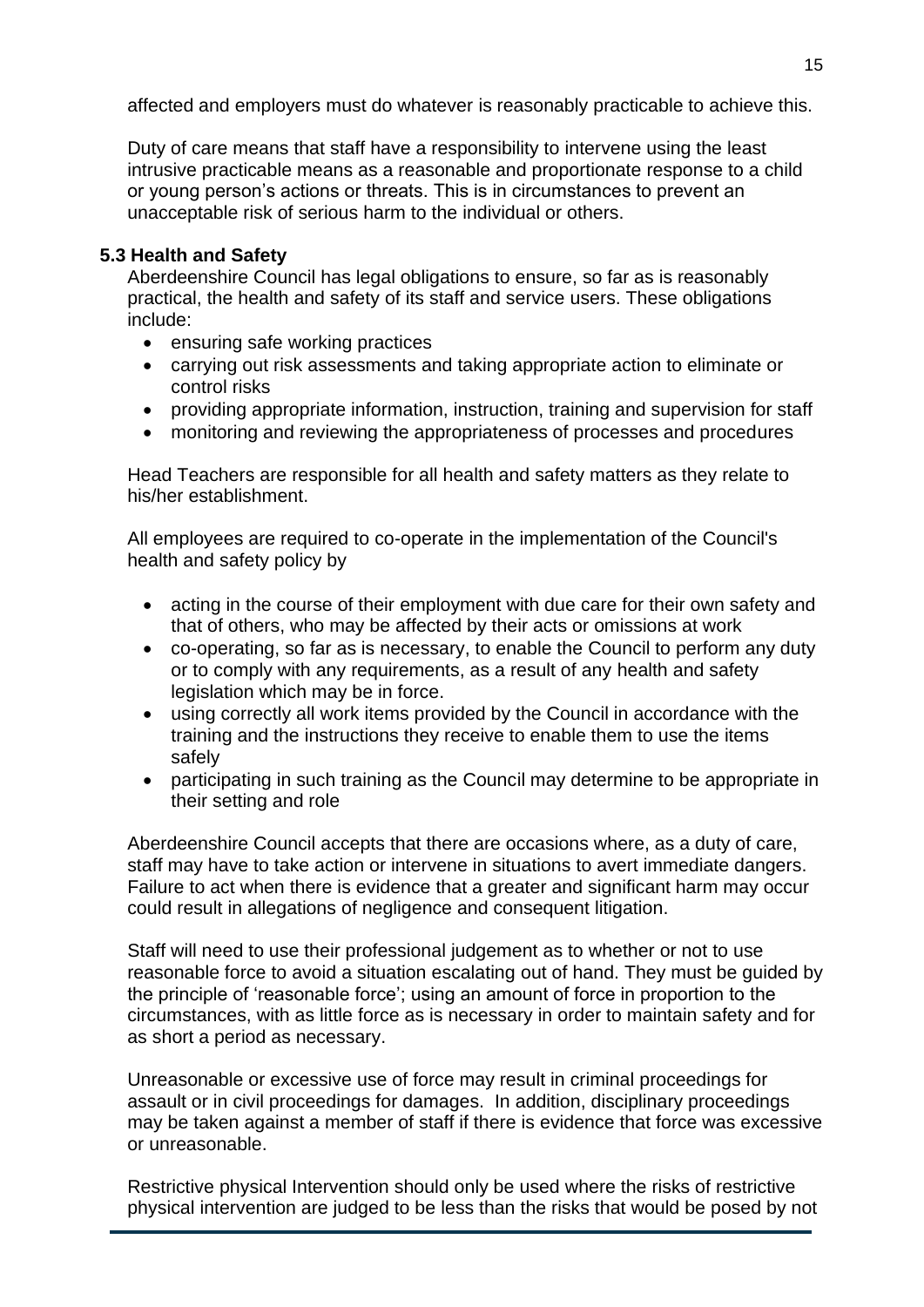intervening. In no other circumstances can restrictive physical interventions be used.

In all cases, it should be remembered that restrictive physical intervention may escalate the difficulty. Safety is always a paramount concern and staff are not advised to use physical restraint if it is likely to put them at risk.

Any physical contact or physical intervention carries with it the possibility of an allegation of inappropriate physical contact or physical intervention and may lead to an investigation and possible action by Aberdeenshire Council, by the police and by the GTCS.

The inappropriate use of any form of physical contact or physical intervention may in certain circumstances be unlawful therefore every single use must always be justifiable.

When the action taken is in line with Aberdeenshire policy, staff are in a more legally defensible position if allegations of inappropriate action are made.

#### **5.4 Recording and Reporting Physical Interventions Including the Use of Seclusion**

Any incident involving physical intervention should be reported to the Head Teacher immediately.

A Restrictive Physical Intervention Incident form (Appendix D) must be completed as soon as possible after any situation involving the use of restrictive physical intervention. The form must be submitted to the Head Teacher and retained securely within the school's CALM Folder until the CALM Annual Report has been submitted to the authority. Thereafter the Restrictive Physical Intervention Incident form should be retained securely within the pupil's Pupil Progress Records (PPR).

The Head Teacher must carefully monitor these forms to ascertain if any patterns are developing and / or if further action is required. Records of incidents and relevant documentation should be retained in case of inquiry or complaint in line with Aberdeenshire Council Retention Schedules. Details of these can be found on [Information and Records Management.](https://aberdeenshire.sharepoint.com/sites/Arcadia/services/Pages/Business%20Services/Legal%20and%20Governance/Information%20Governance/Records-Management.aspx)

**All incidents of restrictive physical intervention and use of seclusion** must be reported via Aberdeenshire Council's Corporate Accident and Incident Recording System (CAIRS).

As of 21 April 2022, a new version of the Corporate Accident and Incident Reporting System went live for Aberdeenshire Council employees who have management responsibilities to record accidents and incidents in the workplace.

To report an incident involving restrictive physical intervention or use of seclusion, please follow this link to the new system – [CAIRS](https://abshire.cherwellondemand.com/CherwellPortal/askhrv2?Locale=en-GB&_=2da35307)

Any injury sustained by a child, young person or staff as a result of a restrictive physical intervention must also be reported via CAIRS to fulfil Health and Safety statutory requirements.

In addition, any injury sustained by the child/young person or member of staff while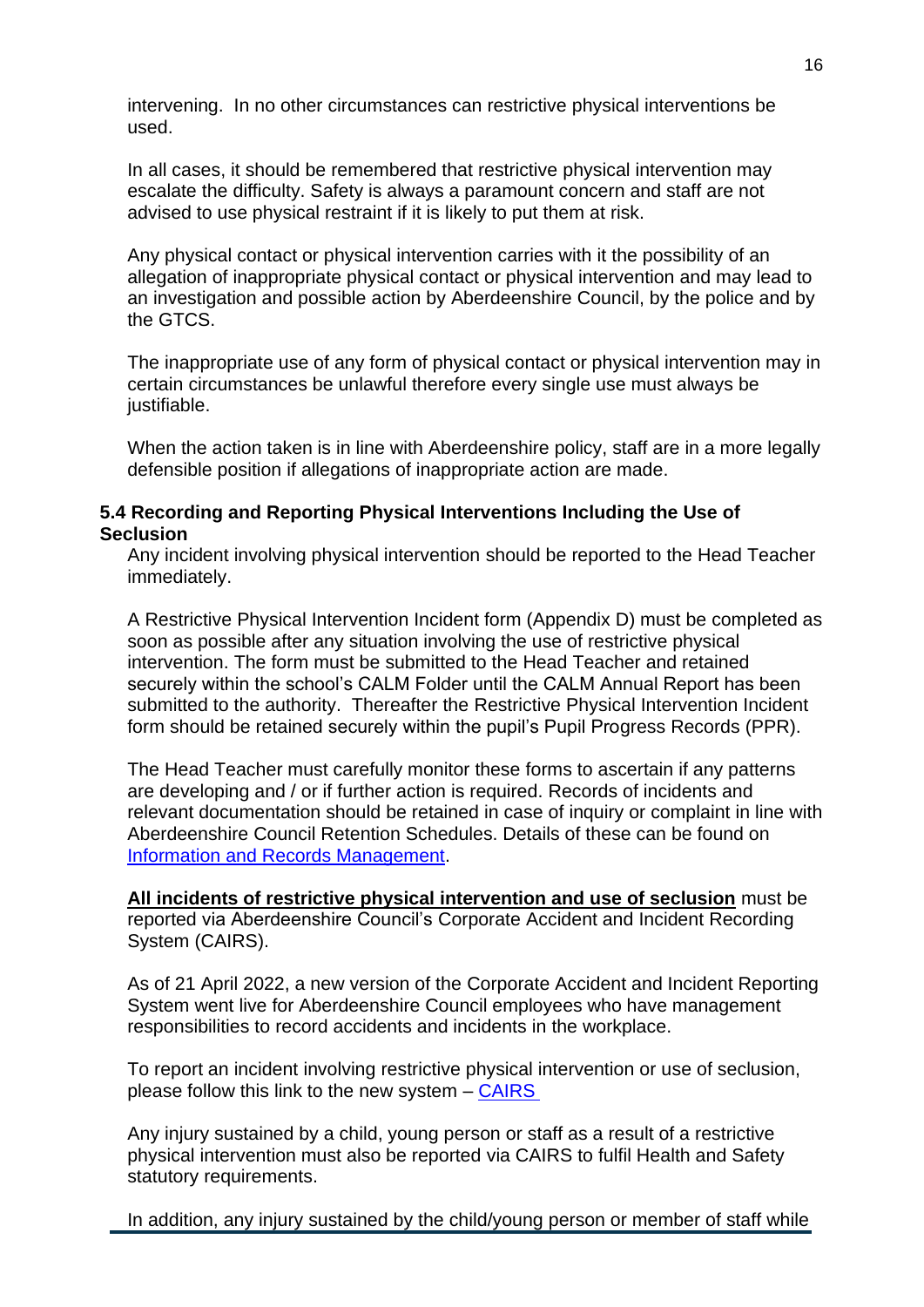using a CALM physical intervention technique must be reported to

[calm@aberdeenshire.gov.uk](mailto:calm@aberdeenshire.gov.uk) using a CALM Injury Form. A copy of the form should be retained securely within the school's CALM Folder until the CALM Annual Report has been submitted to the authority. Thereafter the Restrictive Physical Intervention Incident form should be retained securely within the pupil's Pupil Progress Records (PPR).

As previously mentioned, all restrictive physical interventions and use of seclusion must be reported to parents at the earliest opportunity and on the same day in all cases.

SEEMIS Pastoral Notes must also be used to record details that are relevant to the care and planning of individual pupils.

**Protective physical interventions which involve physical contact that serves to block, deflect or redirect a pupil's actions or disengage from a pupil's grip, but from which a pupil can move freely away should not be confused with restrictive physical interventions. These do not have to be reported.**

**Further information on recording and reporting CALM Physical Interventions is included in Appendix B Crisis and Aggression Limitation Management (CALM).**

#### **5.5 Support and Debriefing**

Situations resulting in physical incidents or requiring restrictive physical intervention can be upsetting to all concerned and immediate post incident support should be given. Its purpose is to ensure the physical and emotional safety of all involved, provide emotional and physical wellbeing support, assess and respond appropriately to any harm caused.

Protected time must be provided to ensure that the member(s) of staff involved has the opportunity to regain emotional regulation and identify their own immediate support needs.

An important element of the support offered is post-incident debriefing. The debriefing process is supportive and allows for review and analysis of planned strategies and interventions, along with the proactive development of further support strategies to minimise the risk of future incidents.

Staff debriefing should take place as close to the time of the incident as possible taking full cognisance of their emotional wellbeing. The Head Teacher should discuss the incident fully with the member of staff involved. The member of staff should be made aware of Aberdeenshire Council's external, confidential, counselling service for all employees - 'Employee Assistance Programme' provided through 'Time for Talking'. A written record of the debriefing meeting (see Appendix E) must be completed and retained securely within the school's CALM Folder until the CALM Annual Return has been submitted to the authority. Thereafter the record of the debriefing meeting should be retained securely within the staff member's individual file.

Debriefing with the child/young person should take place as close to the time of the incident as possible taking full cognisance of their emotional wellbeing. This should